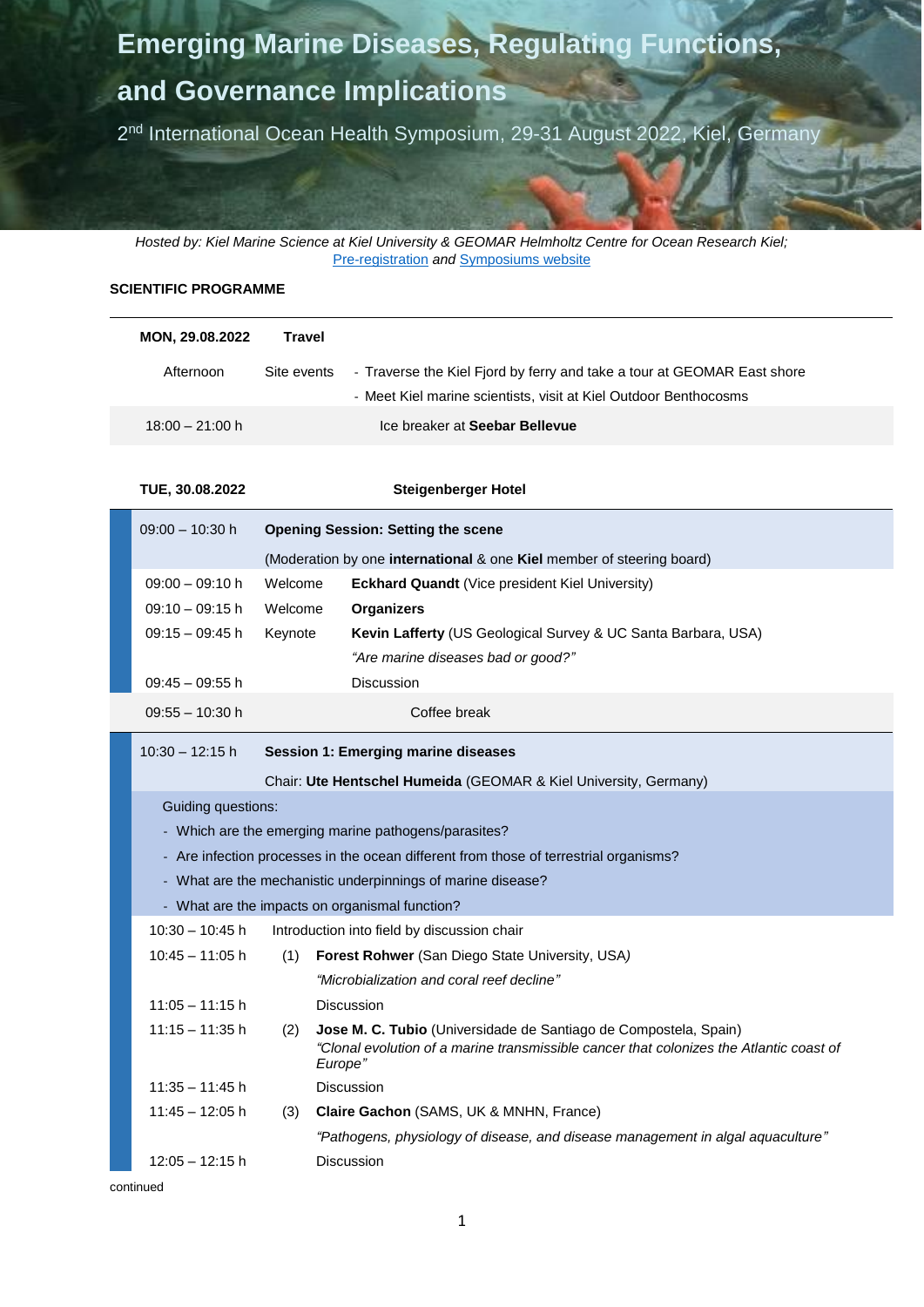| $12:15 - 13:15$ h                                                                               |     | Lunch                                                                                                                              |
|-------------------------------------------------------------------------------------------------|-----|------------------------------------------------------------------------------------------------------------------------------------|
| $13:15 - 13:20$ h                                                                               |     | <b>Opening afternoon session: Katja Matthes (Director of GEOMAR)</b>                                                               |
| $13:20 - 15:05$ h                                                                               |     | Session 2: Marine epidemiology, triggers, and tipping-points                                                                       |
|                                                                                                 |     | Chair: Ruth Schmitz-Streit (Kiel University, Germany)                                                                              |
| Guiding questions:                                                                              |     |                                                                                                                                    |
| - What is the current understanding of marine disease dynamics (epidemiology) compared to land? |     |                                                                                                                                    |
| - How can we use the sediment record to understand past disease dynamics?                       |     |                                                                                                                                    |
|                                                                                                 |     | - How can we explore and visualise health and disease related processes using a digital twin ocean approach?                       |
| $13:20 - 13:35$ h                                                                               |     | Introduction into field by discussion chair                                                                                        |
| $13:35 - 13:55$ h                                                                               | (4) | Assaf Vardi (Weizmann Institute, Israel)<br>"Partners in crime – synergy of viruses and bacteria during algal blooms in the ocean" |
| $13:55 - 14:05$ h                                                                               |     | <b>Discussion</b>                                                                                                                  |
| $14:05 - 14:25$ h                                                                               | (5) | Isabelle Arzul (IFREMER, France)                                                                                                   |
|                                                                                                 |     | "Factors triggering main bivalve diseases in Europe"                                                                               |
| $14:25 - 14:35$ h                                                                               |     | Discussion                                                                                                                         |
| $14:35 - 14:55$ h                                                                               | (6) | <b>Arne Biastoch</b> (GEOMAR & Kiel University, Germany)                                                                           |
|                                                                                                 |     | "On the power of biophysical modelling to explain biological dispersal"                                                            |
| $14:55 - 15:05$ h                                                                               |     | <b>Discussion</b>                                                                                                                  |
| $15:05 - 15:30$ h                                                                               |     | Coffee break                                                                                                                       |
| $15:30 - 16:30 h$                                                                               |     | Espresso: Young investigators poster pitches                                                                                       |
| $16:30 - 21:00 h$                                                                               |     | <b>Poster session</b> with buffet (19:00 h)                                                                                        |

### **WED, 31.08.2022 Steigenberger Hotel**

| $09:00 - 11:00 h$                                                                                     |     | Session 3: Marine disease between mass mortality and essential regulation                                                   |
|-------------------------------------------------------------------------------------------------------|-----|-----------------------------------------------------------------------------------------------------------------------------|
| Chair: Thorsten Reusch (GEOMAR & Kiel University, Germany)                                            |     |                                                                                                                             |
| Guiding questions:                                                                                    |     |                                                                                                                             |
| - What are advances in the understanding of how disease regulates ecosystems?                         |     |                                                                                                                             |
| - How can we distinguish among key regulating and detrimental functions of (emerging) marine disease? |     |                                                                                                                             |
| - How much disease does a healthy ocean need?                                                         |     |                                                                                                                             |
| - What is the relationship among pathogen / parasite and the biodiversity of free-living species?     |     |                                                                                                                             |
| $09:00 - 09:15 h$                                                                                     |     | Introduction into field by discussion chair                                                                                 |
| $09:15 - 09:35 h$                                                                                     | (7) | David Thieltges (NIOZ, The Netherlands)                                                                                     |
|                                                                                                       |     | "Parasites as ecological players in marine ecosystems"                                                                      |
| $09:35 - 09:45 h$                                                                                     |     | <b>Discussion</b>                                                                                                           |
| $09:45 - 10:05 h$                                                                                     | (8) | Lauren Schiebelhut (UC Merced, USA)<br>"Genomic consequences, considerations, and conservation opportunities following mass |
|                                                                                                       |     | mortalities in sea stars"                                                                                                   |
| $10:05 - 10:15$ h                                                                                     |     | <b>Discussion</b>                                                                                                           |
| continued                                                                                             |     |                                                                                                                             |